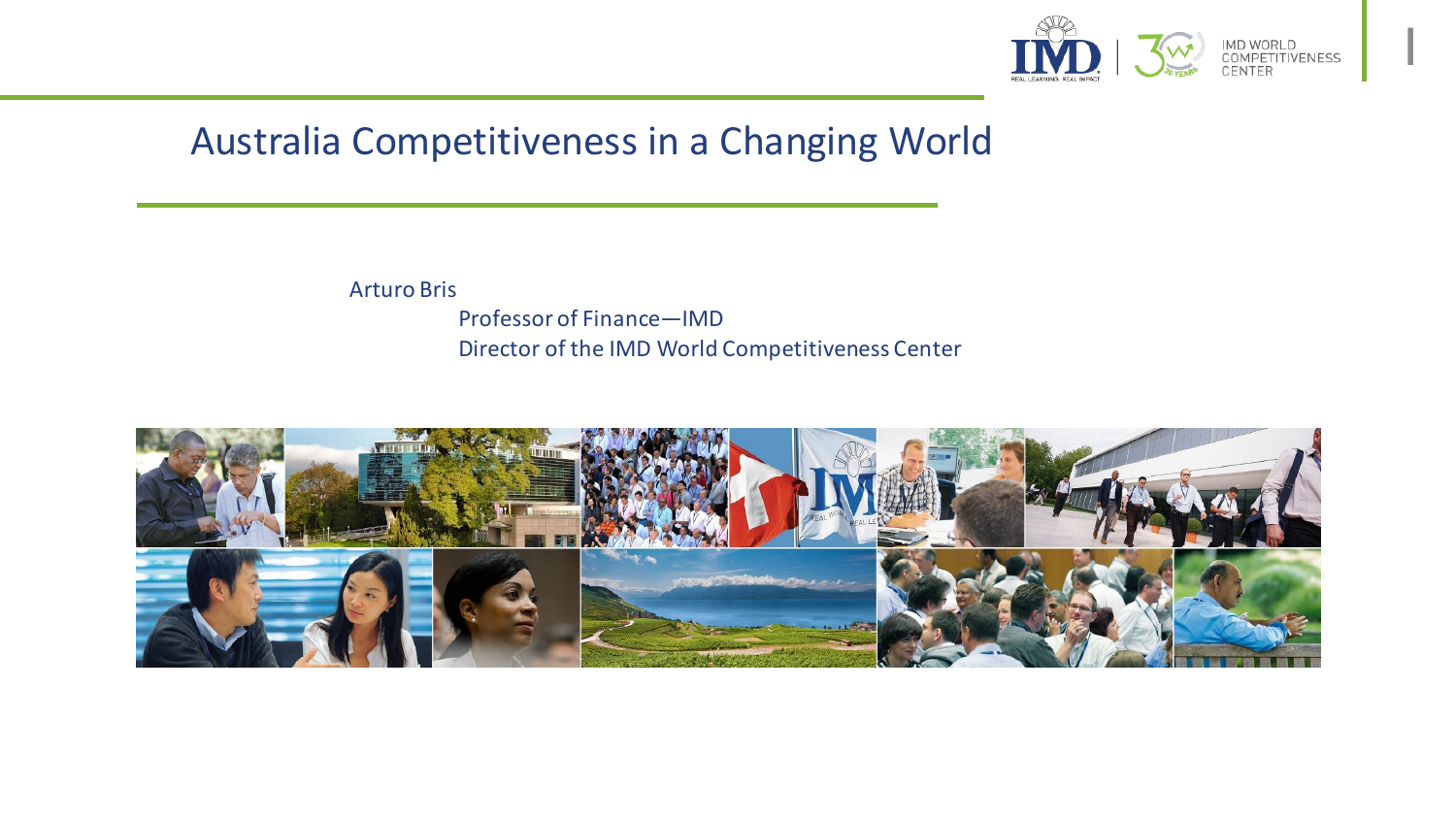

Deglobalization

Technology dominance is not driven by individuals, but governments

Balance of power is changing, as well as the center of gravity of the world economy

Regulatory arbitrage is now more important than ever

Successful executives will be those who are able to navigate global trends better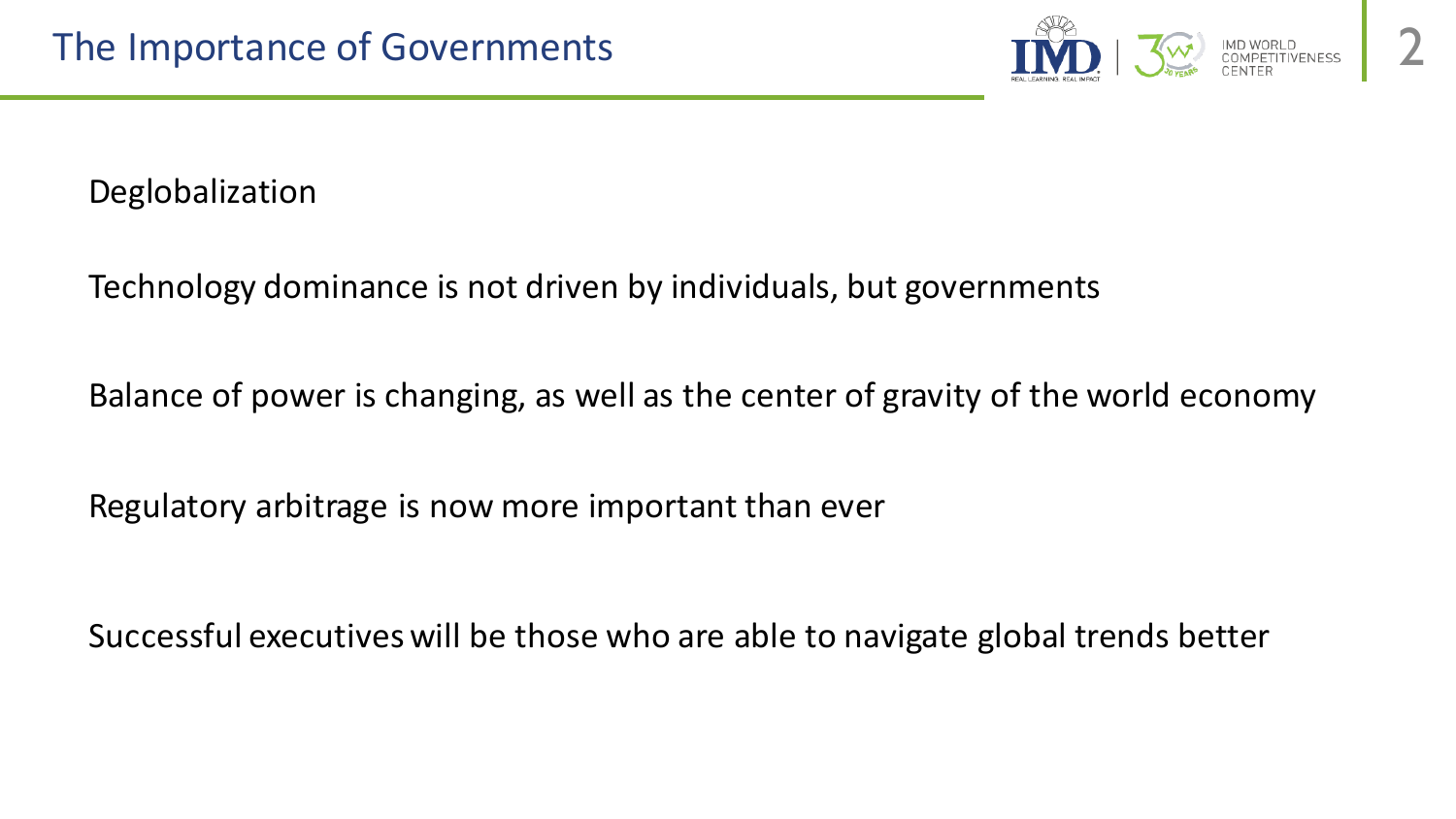# The Concept of Competitiveness

Productivity =  $\frac{Output}{\frac{Number of E}{}}$ Number of Employees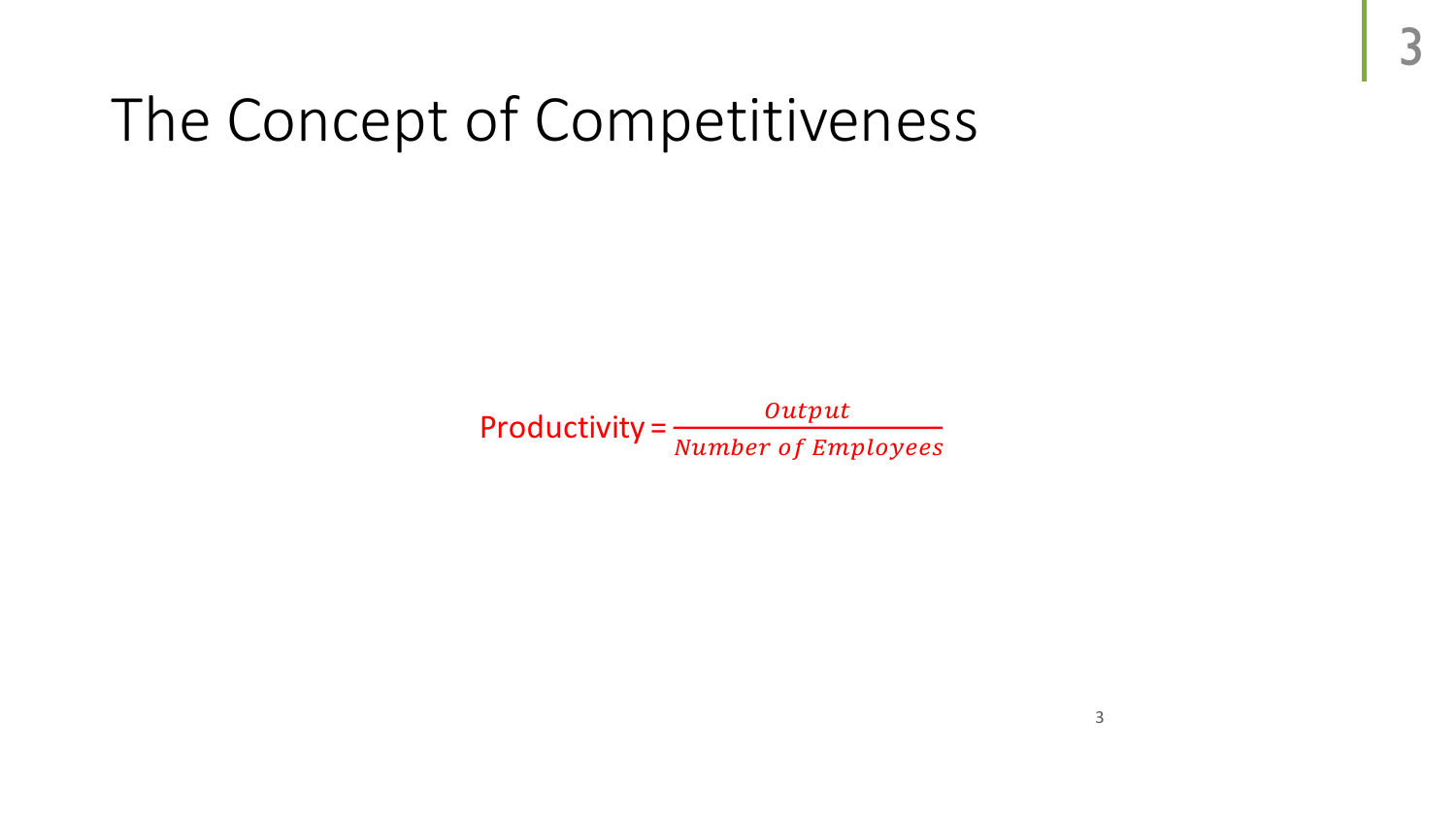# The Concept of Competitiveness



Natural Resources Geographical Position Regulation Infrastructure Values and Culture Political Choices Education and Technology

…

Productivity =  $\frac{Output}{\frac{1}{1 + \frac{1}{1 + \frac{1}{1 + \frac{1}{1 + \frac{1}{1 + \frac{1}{1 + \frac{1}{1 + \frac{1}{1 + \frac{1}{1 + \frac{1}{1 + \frac{1}{1 + \frac{1}{1 + \frac{1}{1 + \frac{1}{1 + \frac{1}{1 + \frac{1}{1 + \frac{1}{1 + \frac{1}{1 + \frac{1}{1 + \frac{1}{1 + \frac{1}{1 + \frac{1}{1 + \frac{1}{1 + \frac{1}{1 + \frac{1}{1 + \frac{1}{1 + \frac{1}{1 + \frac{1}{1 + \frac{1$ Number of Employees

Wages Taxes Public Spending and Investing GDP and growth International Investment Image abroad Job creation Happiness, Prosperity

…



4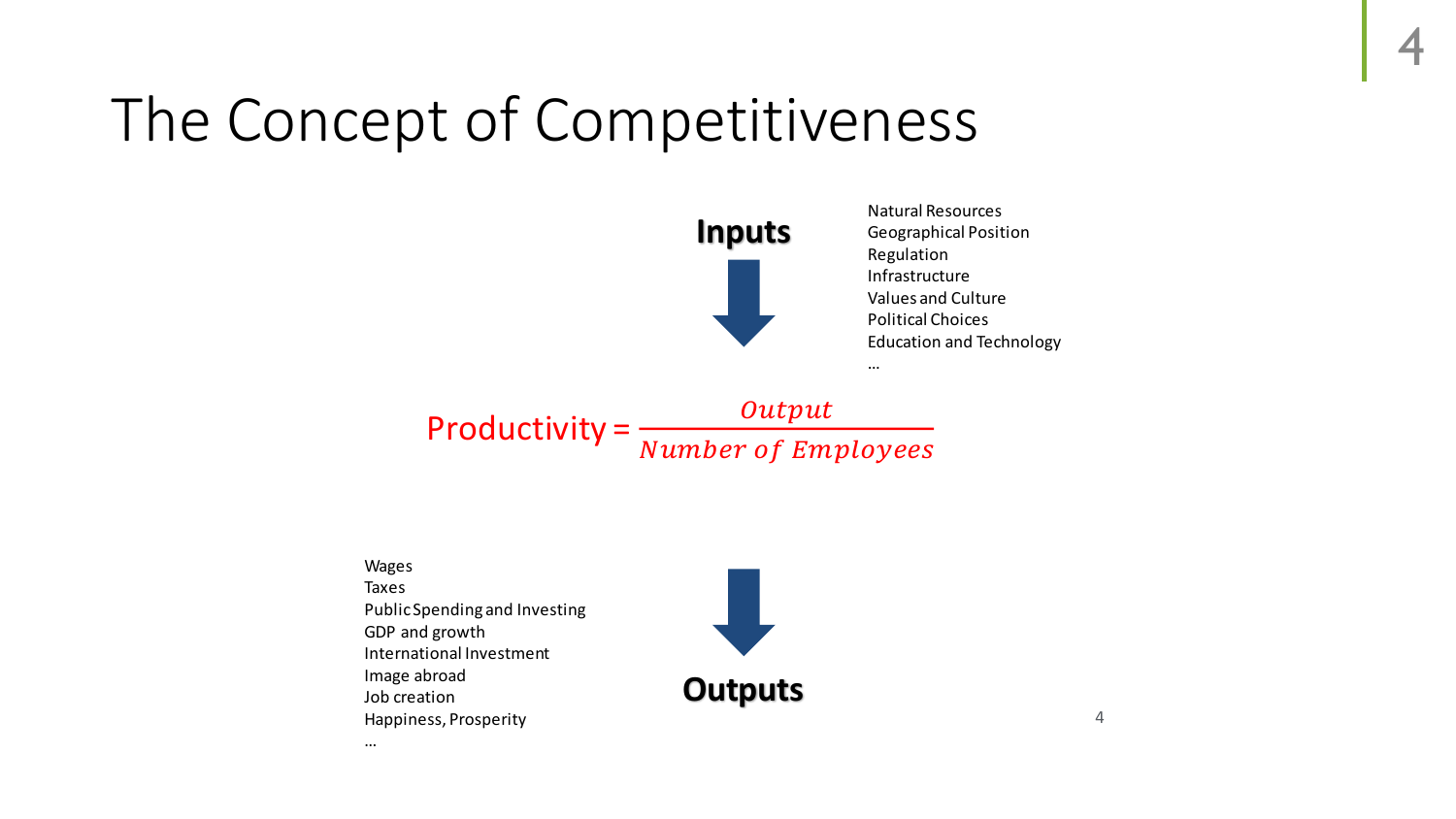## Productivity in the last 70 years

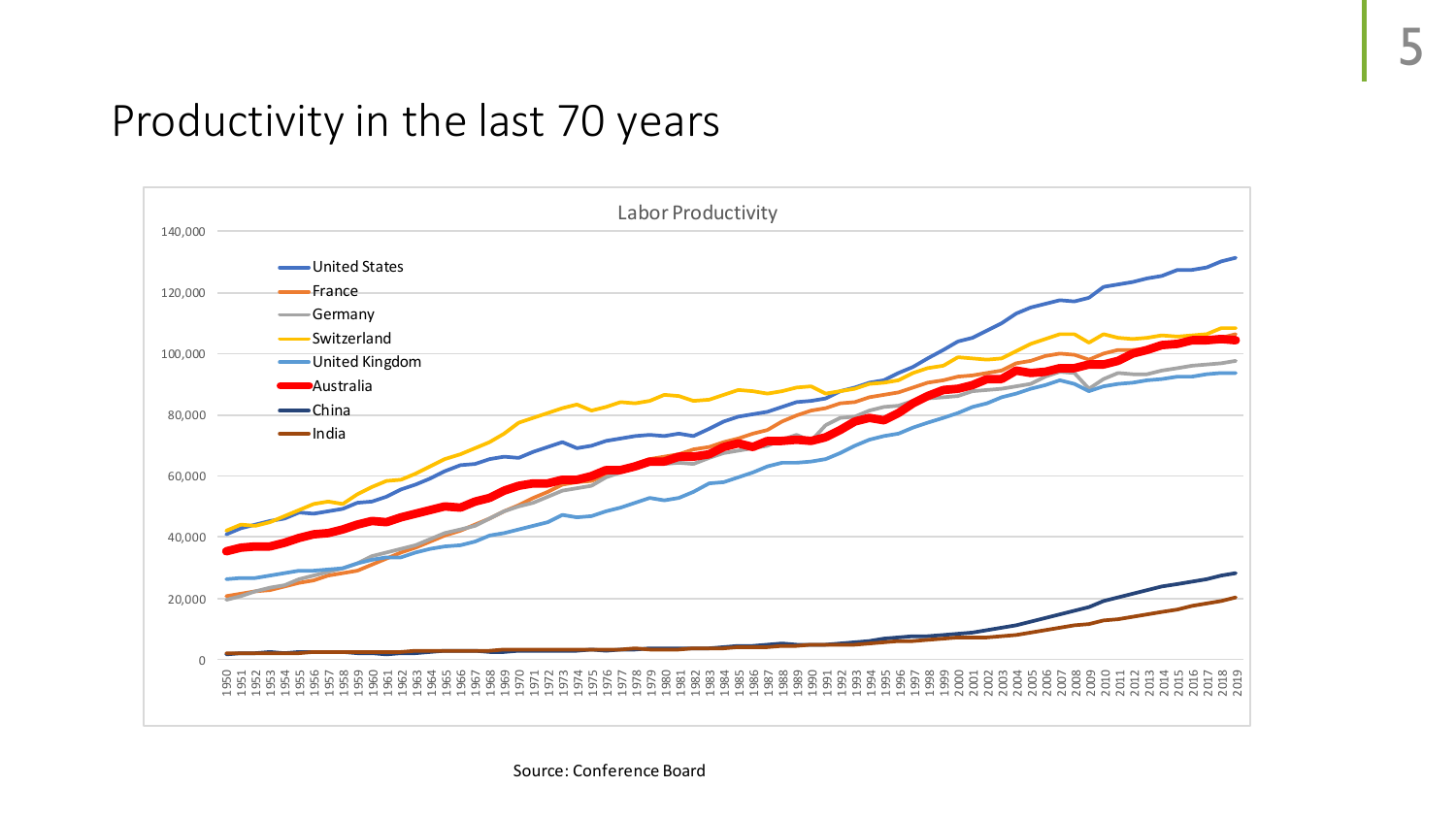# Why?

# Technology of course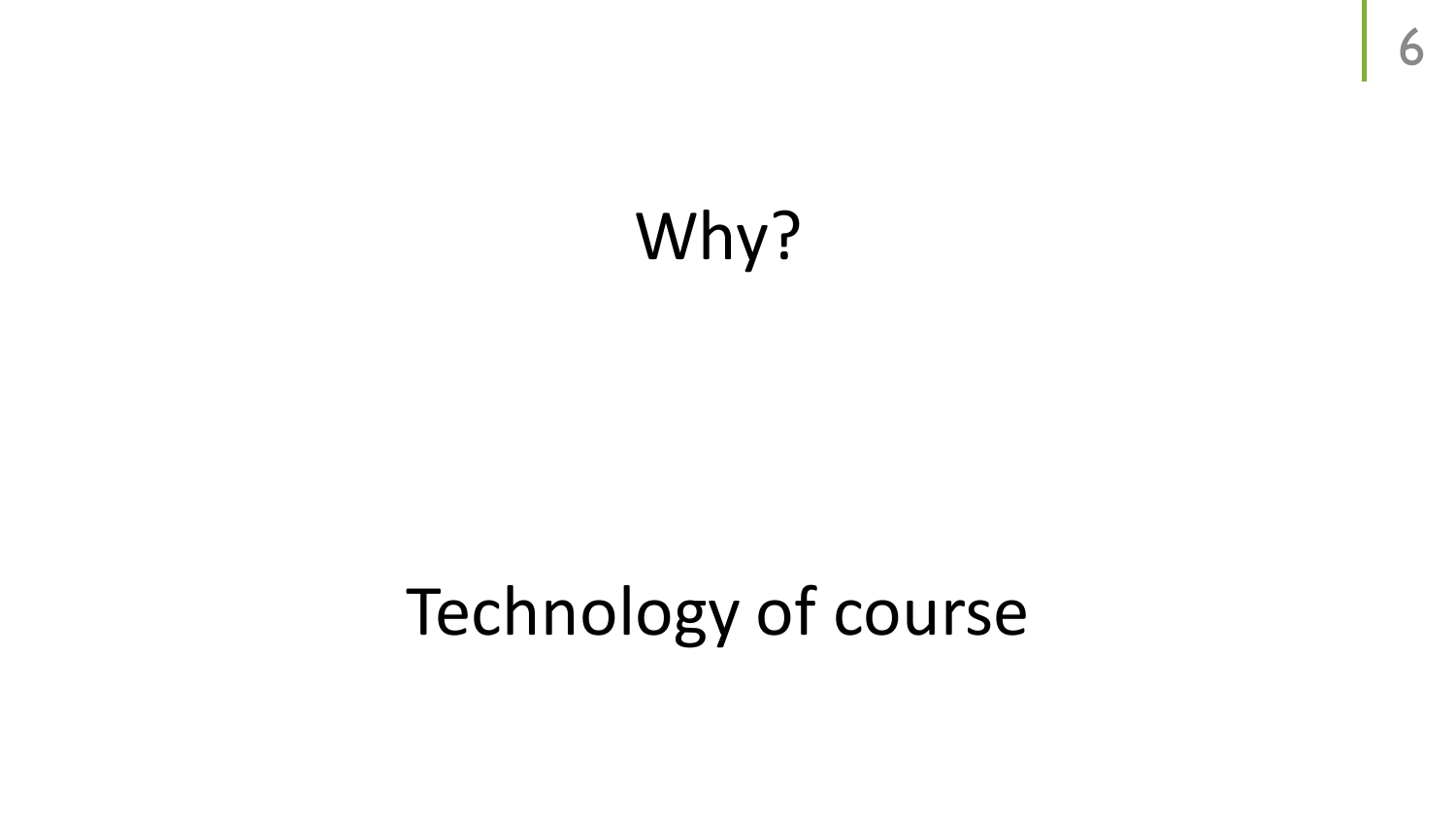# Productivity Puzzle



- % Increases in Labor productivity per person employed in 2016 US\$ (Annualized)
- Source: Corporate Board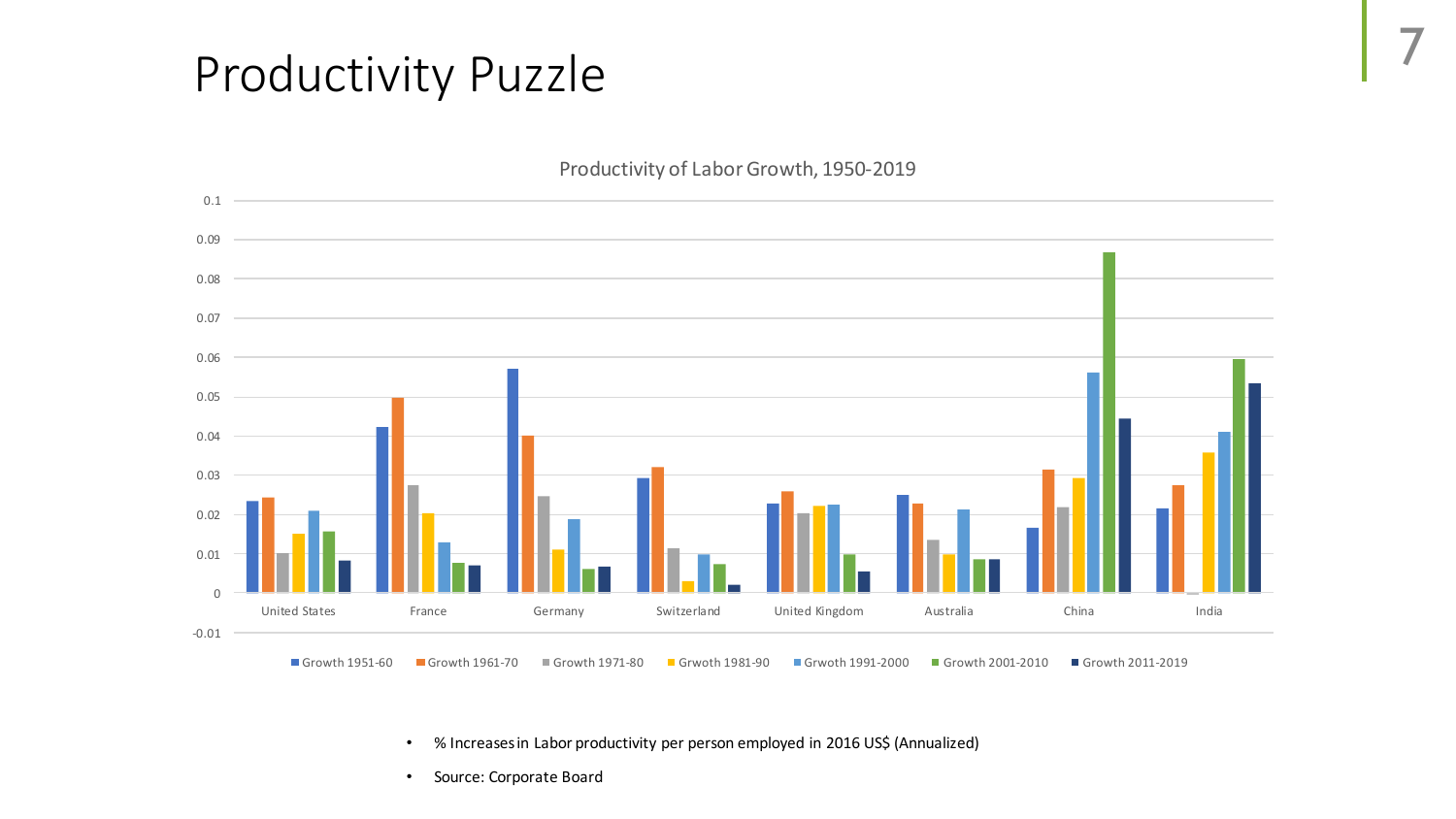#### **In Summary**



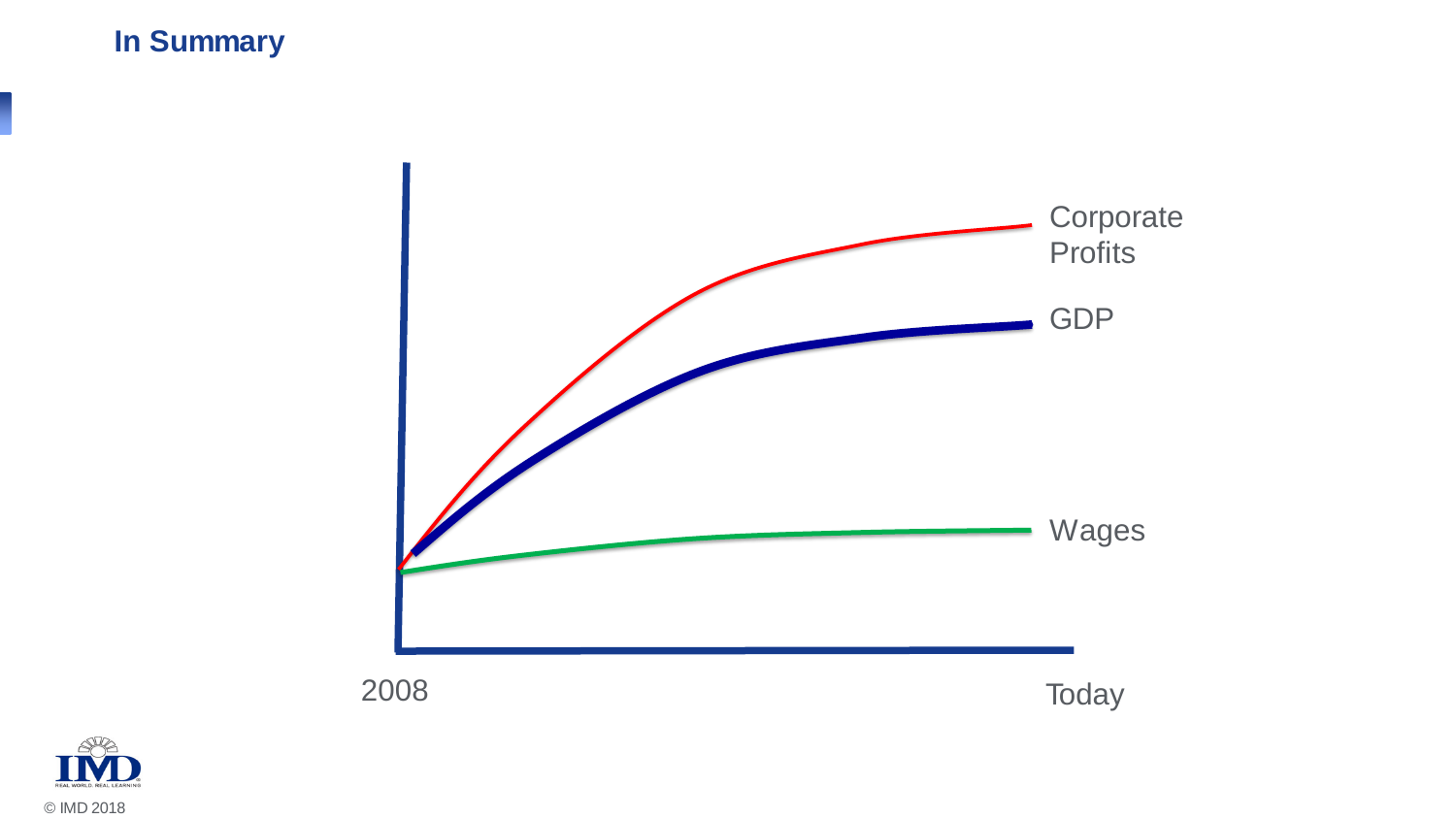

Figure I.17. Geographical distribution of the main global platforms in the world, 2018 (Market capitalization in billions of dollars)



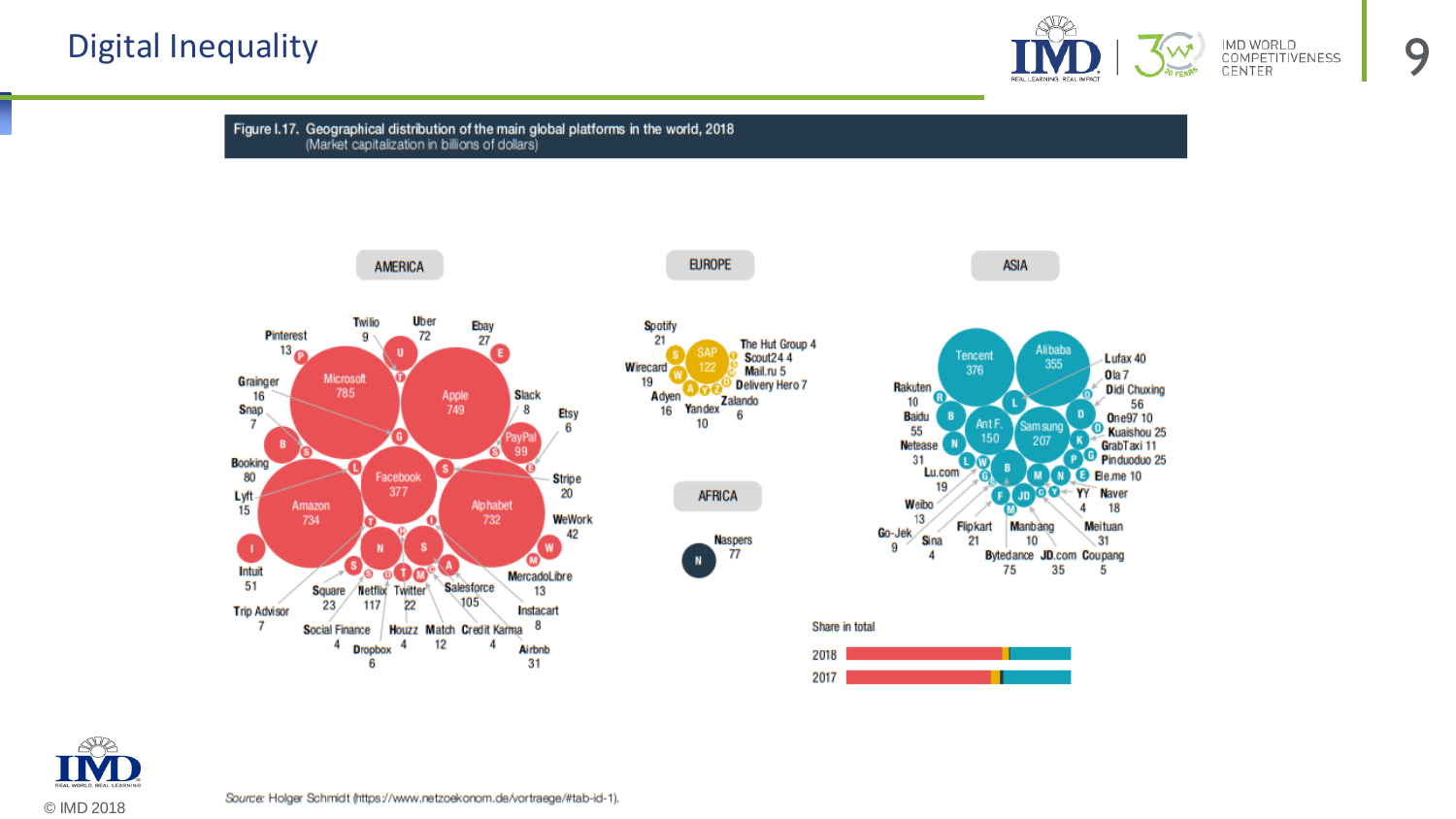#### **Outlook**



# Taxes Increase Productivity



## Focus on job creation

## **Subsidies**





## **Protectionism**



#### Minimum Guaranteed Income



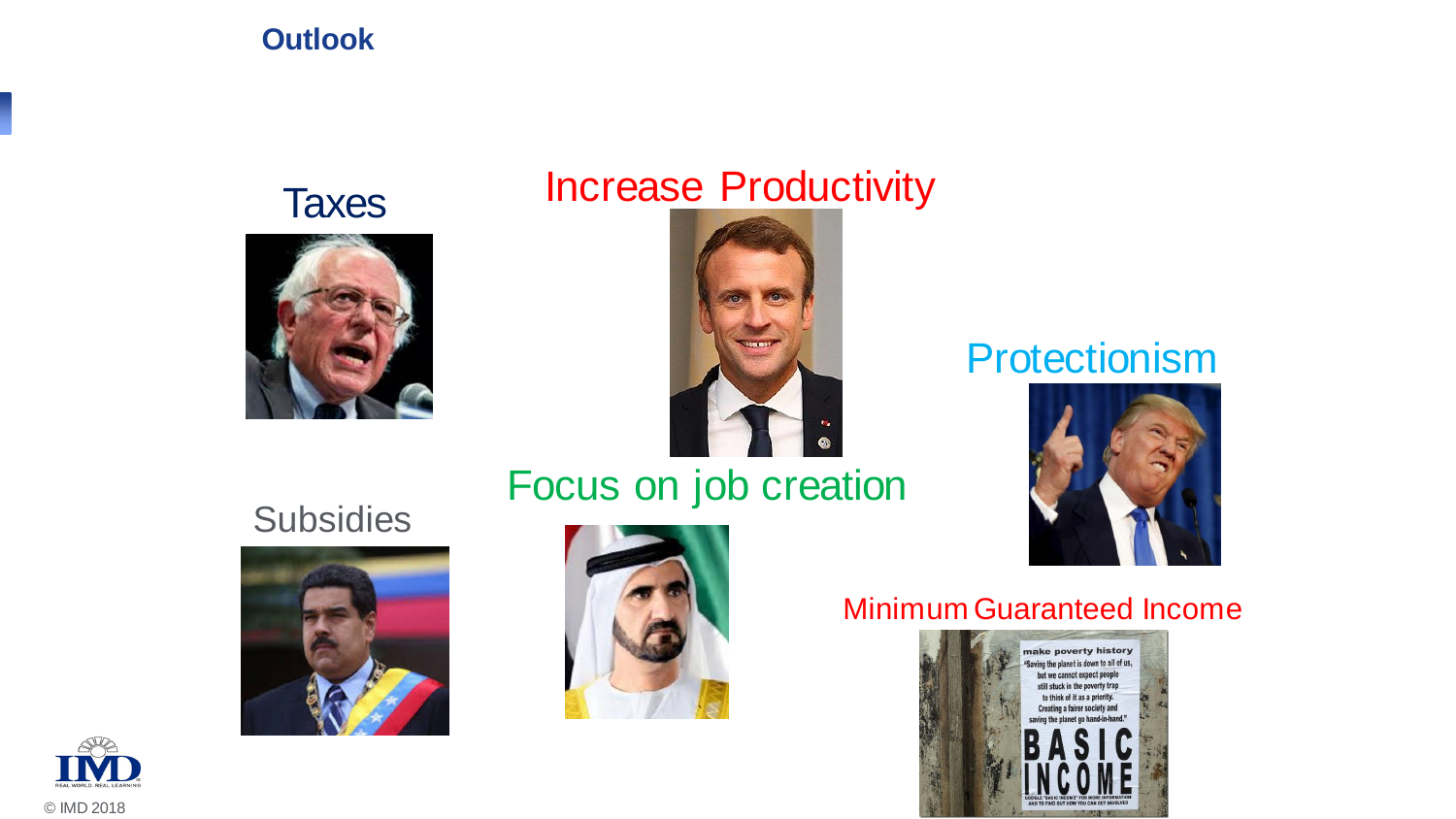

#### **IMD World Competitiveness Ranking 2019 Top Three IMD World Digital Competitiveness Ranking 2019 Top Three IMD World Talent Ranking 2019 Top Three Australia 18 Australia 14 Australia 16** 1<sup>st</sup> <del>⊜</del> USA  $2nd \n\blacksquare$ Singapore  $3rd$   $\bigoplus$ Sweden  $1$ <sup>st  $\blacksquare$ </sup> Singapore  $2<sup>nd</sup>$   $\sqrt{s}$ Hong Kong 3<sup>rd</sup> <del>⊜</del> USA  $1<sup>st</sup>$   $\bigodot$ Switzerland  $2^{nd}$   $\leftarrow$ Denmark  $3rd$ Sweden Assesses the extent to which an economy is able to foster an environment in which enterprises can generate sustainable value creation. Assesses the capacity of an economy to adopt and explore digital technologies leading to transformation in government practices, business models and society in general. Assesses the extent to which nations develop, attract and retain talent for enterprises operating in those economies.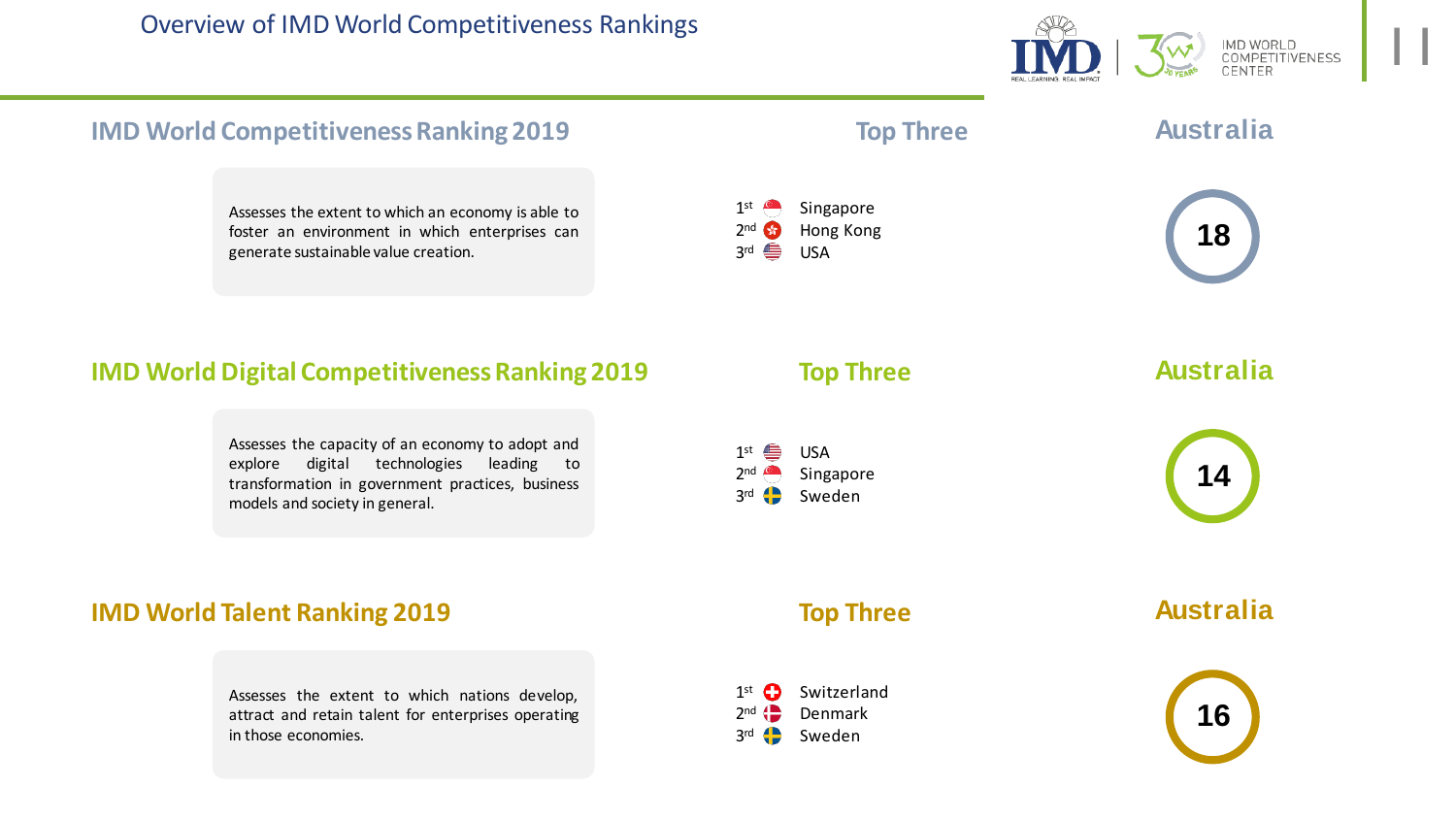

Every year we ask our Partner Institutes in each country to provide the five competitiveness challenges that the economy faces.



*CEDA - Committee for Economic Development of Australia Australia*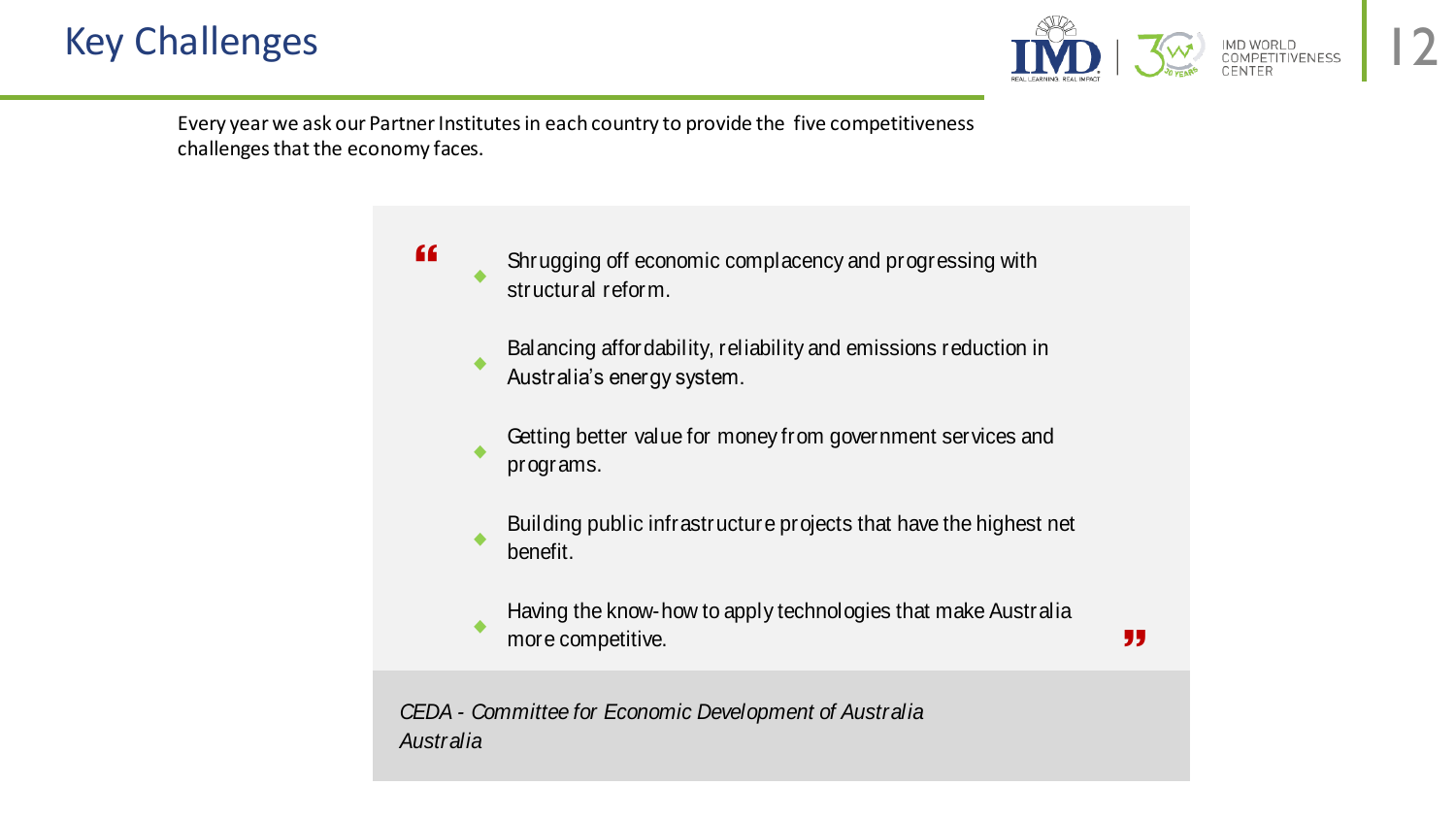

Biggest risk for Australia is trade concentration on a single partner

Focus on domestic market, attraction of talent and people

Private sector weaknesses: lack of entrepreneurship, governance, attitudes

Build partnerships between the private and the public sector

Significant lack of agility that facilitates digital business transformation

Overall, the country needs stability of policies, which is not the same as political stability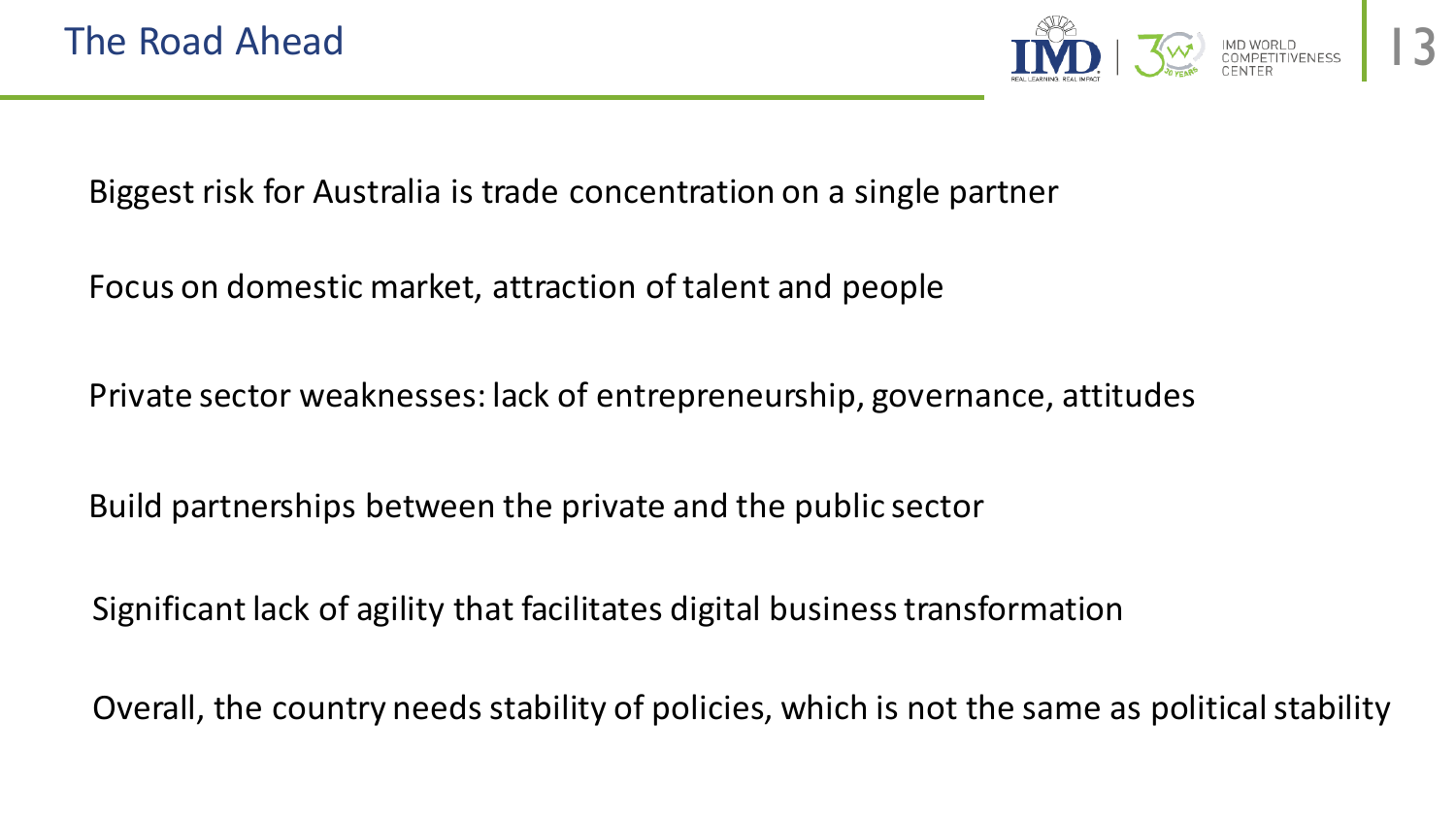

# Twitter: @arturobris Email: arturo.bris@imd.org